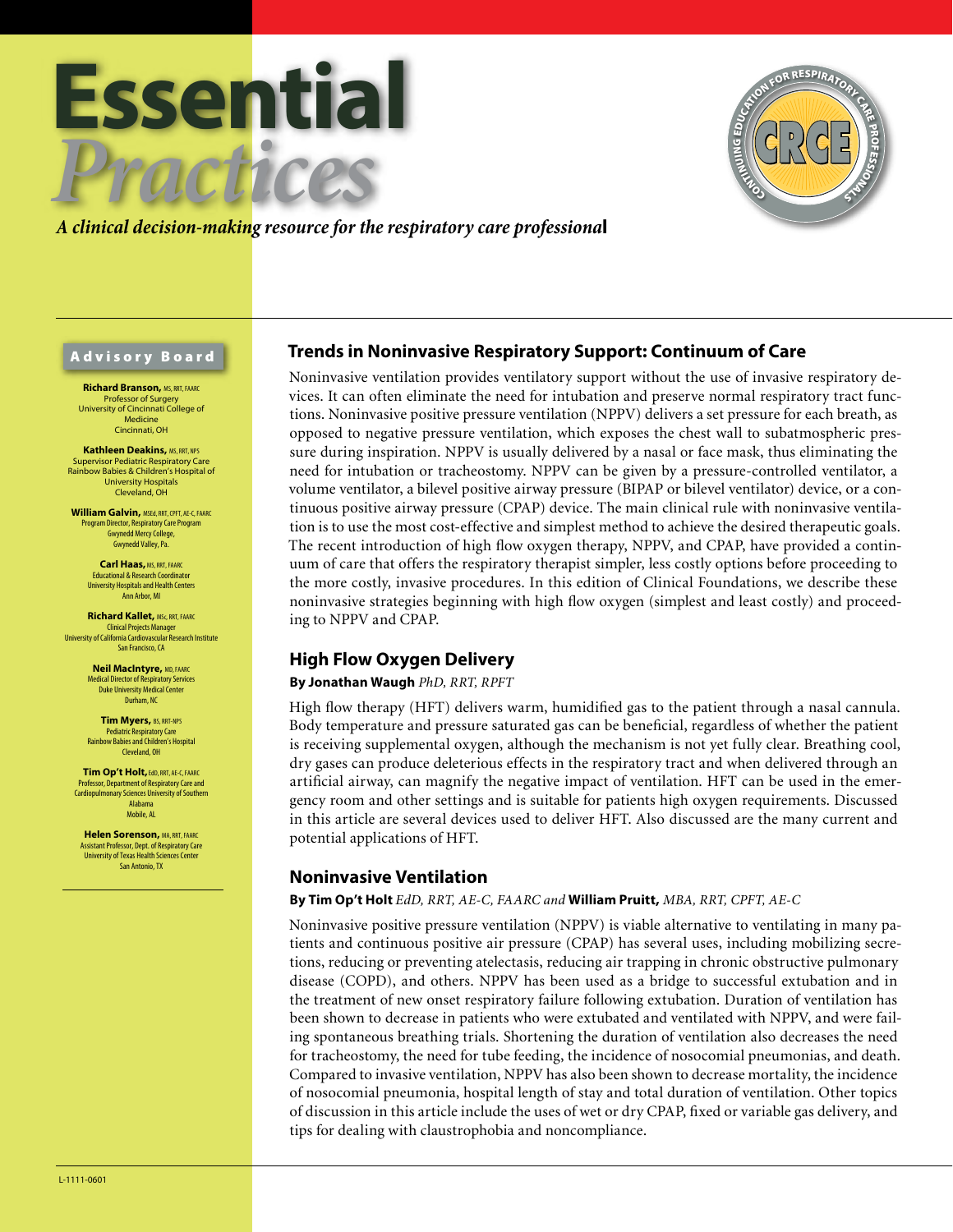# Trends in Non-invasive Respiratory Support: *Continuum of Care*

# **High Flow Oxygen Delivery**

*By Jonathan B. Waugh RRT, RPFT, PhD*

**High flow therapy is the delivery of high inspired gas flows (ideally greater than the patient's peak inspiratory demand) which may or may not have an** ery of high inspired gas flows (ideally greater than the patient's peak inspiratory deincreased oxygen concentration. For a gas flow to fully supply a patient's resting minute ventilation, the gas should be warm and humidified (ideally at body temperature and pressure saturated [BTPS]). The importance of warming and humidifying inspired gas has been known for several decades.<sup>1-6</sup> Breathing cool, dry gases can produce deleterious effects such as mucosal damage, reduced ciliary motility, decreased mucus production, bronchospasm, and nasal discomfort and bleeding.<sup>7</sup> Delivering cool, dry gases via an artificial airway can magnify the negative impact of ventilation (e.g. retained secretions, mucus plugging, atelectasis, increased work of breathing, hypoxemia, and hypothermia).<sup>8</sup> Conversely, some studies have shown a protective or even therapeutic effect from inhaling warm, humidified gas (WHG).<sup>9</sup> Heated humidification can prevent intraoperative hypothermia or hasten rewarming<sup>10</sup> and has been shown to reduce or eliminate episodes of nocturnal asthma<sup>11</sup> and exercise-induced asthma.<sup>12</sup> These benefits can be observed without using supplemental oxygen.

Therapeutic administration of WHG to spontaneously breathing patients is not a new concept, but only in the past decade have nasal cannula been used. In 1987, the Oxygen Enrichment Company introduced the dishwasher-sized Tran-

# **Heated humidification can prevent intraoperative hypothermia or hasten rewarming and to reduce or eliminate episodes of**

spirator MT-1000 which could produce up to 20 L/min at BTPS, intended to enhance cystic fibrosis secretion clearance. Two years later, a new model designed to treat race horses for exercise-induced pulmonary hemhorrage was found to be an effective both before and after treatment. Transpirator Technologies Inc. marketed a horse model which is currently used by many stakes winners and tracks in the USA and Canada. Although the company developed a model for human use, it was never brought to market. In 1997, Vapotherm (Stevensville, Maryland) licensed rights to develop a shoe box-sized device (Model 2000i) for human use using new membrane technology, similar to the membrane filter used in hemodialysis. This device can achieve

flow rates up to 40 L/min at BTPS and be used with infants to adults.13 Salter Labs (Arvin, California) introduced a nasal cannula and non-heated bubble humidifer in 2004 that could deliver flow rates up to 15 L/min with a little more than 70% relative humidity  $(RH)$ .<sup>13</sup> This flow range is higher than the traditional nasal cannula but not sufficient to meet a patient's full minute ventilation requirement (the resulting significant dilution with room air helps explain why ambient temperature is used). In 2005, Smiths Medical ASD (Weston, Mass.) introduced the AquinOx®, a heated aerosol (15-35 L/min at 95-100% RH) that uses a filter proximal to the patient designed to capture particulate water and allow only molecular humidity to pass through to pediatric or adult patients.

The most recent high flow nasal cannula (HFNC) devices come from Hudson RCI /Teleflex Medical (Durham, NC), Fisher & Paykel Healthcare (Laguna Hills, Calif.), and Southmedic (Barrie, Ontario). The Hudson RCI Comfort Flo™ Humidification System features a single limb, smooth bore, double heated wire circuit and a specialized humidification column capable of BTPS humidification at flows ranging from 1-40 L/min. Four sizes of cannula, from premature infant to adult, are packaged separately. The system is disposable, thus minimizing the risk of cross-contamination and bacterial growth. The system is intended for use with Aquapak® prefilled water products and is compatible with all of the ConchaTherm® heated wire capable heaters. (Hudson RCI product literature).

F&P Healthcare combines a heated humidifier (MR850), breathing circuit (RT329), and infant nasal cannula that will deliver about 2 L/min BTPS before triggering a 40 cm H<sub>2</sub>O system pressure relief valve. Five new F&P low resistance cannulas designed for neonatal and pediatric use are now available with reported maximum flow rates ranging from 6-8 L/min BTPS. An adult high flow package capable of 50 L/min is scheduled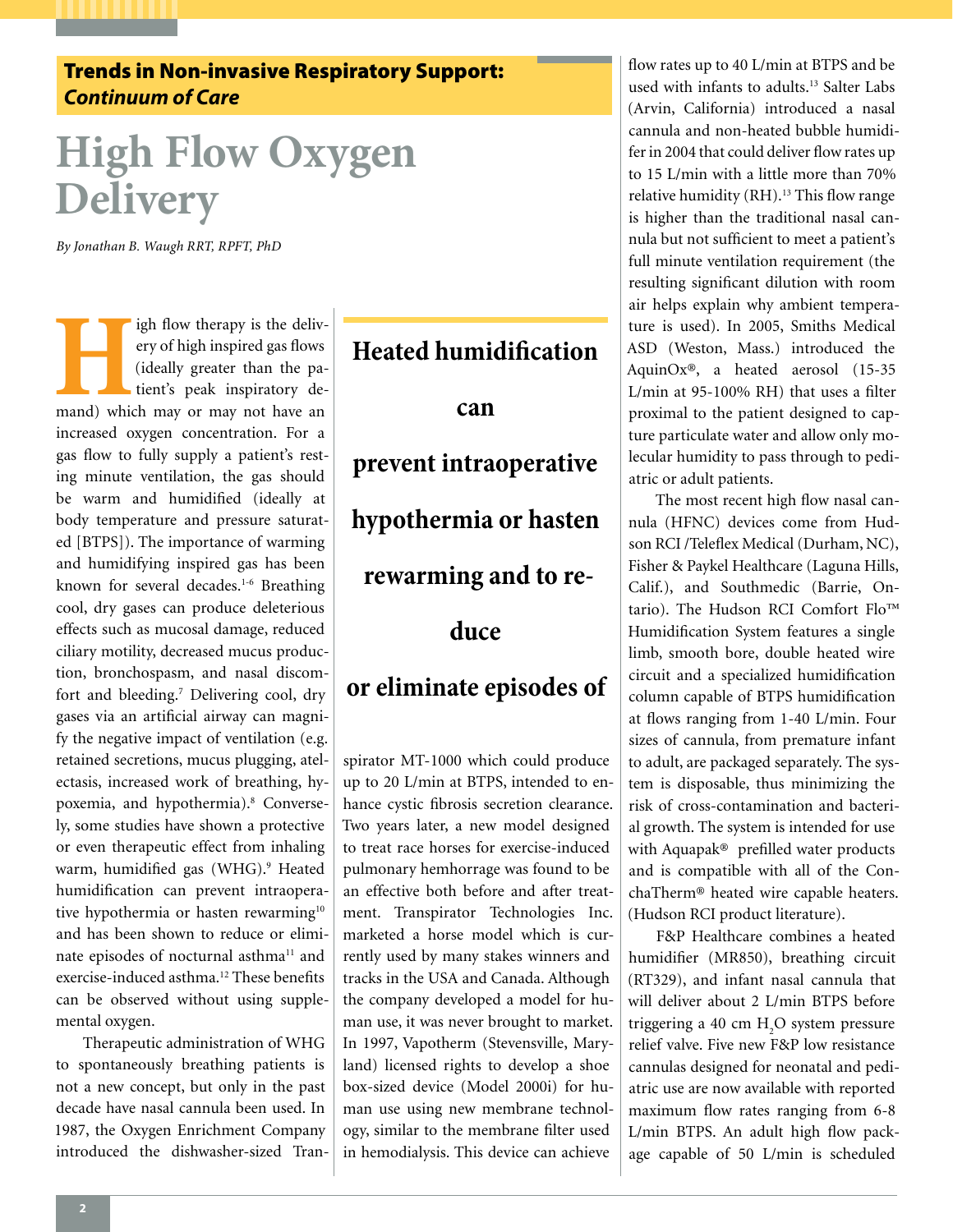for release in Fall 2006.61 Southmedic is taking a new direction in HFT with the Oxymask™. The mostly open mask shell is designed to direct a plume of gas (24- 90%  $O_2$ , depending on a selected flow of 1-40 L/min) at ambient temperature to the nose and mouth, blanketing them in a way that acts as a reservoir.

### **How Does High Flow Therapy Benefit the Patient?**

Respiratory textbooks for the past twenty years have typically noted that the flow rate for a nasal cannula should not exceed 6-8 L/min. Some mention that higher flows at ambient temperature from a bubble humidifier can cause nasal discomfort, due to the expectation that the nasopharyngeal reservoir would be completely saturated. Therefore, the delivered oxygen concentration was thought to plateau at flow rates greater than 6-8 L/min. Oddly enough, earlier studies of oxygen appliances demonstrated that oxygen concentrations continued to increase at flow rates above 8 L/min. Kory et al<sup>14</sup> and Poulton et al<sup>15</sup> documented flow rates up to 10 L/min and reported that the fraction of delivered oxygen  $(FDO<sub>2</sub>)$  continued to increase up to the highest flow tested. In 1976, Gibson et al observed that oxygen concentrations in the trachea continued to increase at flows as high as 15 L/min.<sup>16</sup> More recently, Wettstein reported that an  $\text{FDO}_2$  as high as 0.75 could be achieved at a flow rate of 15 L/min, depending on breathing pattern.<sup>17</sup> Malinowski et al reported fractional oxygen concentrations up to 0.84 at a flow rate of 25 L/min.<sup>18</sup> Using an anatomically correct head extension airway model, Tiep found that tracheal oxygen concentrations increased over the tested range of 10-30 L/min.19 These experiments indicate that oxygen delivery for a nasal cannula does not plateau at 6-8 L/min.

Published studies and case reports of patients treated with HFT by nasal cannula (HFT-NC) demonstrate that there can be a beneficial effect from BTPS high flows, independent of supplemental ox-

**The clinical rule of using the most simple and cost-effective therapy to satisfactorily treat the patient has led many** 

ygen (or in the form of decreasing the  ${\rm FDO}_2$  requirement). Several mechanisms of action have been discussed as possible explanations. Some authors have suggested that high flows of BTPS gas can impart significant but not excessive moisture to water-deficient airways, producing a stabilizing and perhaps protective effect. This may also enhance ciliary movement and mucous clearance. (It is well-known that airways contain pressure and temperature receptors and it is conceivable that these may be stimulated by high BTPS gas flow). A few studies indicate that high nasal cannula flow creates a small degree of positive airway pressure which would explain at least in part why oxygen requirements decrease and signs of decreased breathing effort is often seen.<sup>20</sup> Others argue that HFT by nasal cannula can flush the anatomic deadspace of the upper airways similar to



the effect of tracheal gas insufflation and thereby provide ventilatory assistance. In summary, we have documented evidence that high flows via nasal cannula can produce improvement but the mechanism of action has yet to be elucidated.

To obtain the potential benefits of high gas flows by nasal cannula, the gas must be properly conditioned to make it tolerable to the patient. Optimum humidity is achieved when the inspired gas is at body core temperature and at 100% RH.5 Mucosal dysfunction can often be seen with gas that is thermally inappropriate with humidity outside the optimal level.6 Every breath not at BTPS presents a water volume and energy (thermal) challenge to the airway mucosa which is typically handled well by the upper airways. When the challenge exceeds the homeostatic mechanism, then airway dysfunction begins and may progress to alterations in the ventilation-perfusion ratio and a decrease in compliance. Drying of the airways can produce an osmotic challenge to mucosal cell function<sup>21</sup> and cause nasal congestion by altering mucosal blood flux $22$ , but attempting to compensate with aerosolized or instilled water may be hazardous due to the potential of these methods to deliver excess water to the airways. Molecular humidity is the safest form of humidification for HFT (especially for young patients) because the water content is limited to what can be carried in the vapor phase.

## **What Are the Current and Potential Applications of HFT?**

Many clinicians experienced in the use of HFT by nasal cannula use it in place of a nonrebreather mask (NRM). Walsh reported that CHF patients in the emergency room had higher oxygen saturations with a 20 L/min nasal cannula compared with NRM.<sup>23</sup> Spontaneously breathing patients with high oxygen requirements (e.g. interstitial pulmonary fibrosis, congestive heart failure, pulmonary edema, chronic obstructive pulmo-*ComfortFlo (Hudson RCI, Teleflex Medical)* nary disease [COPD]) would be suitable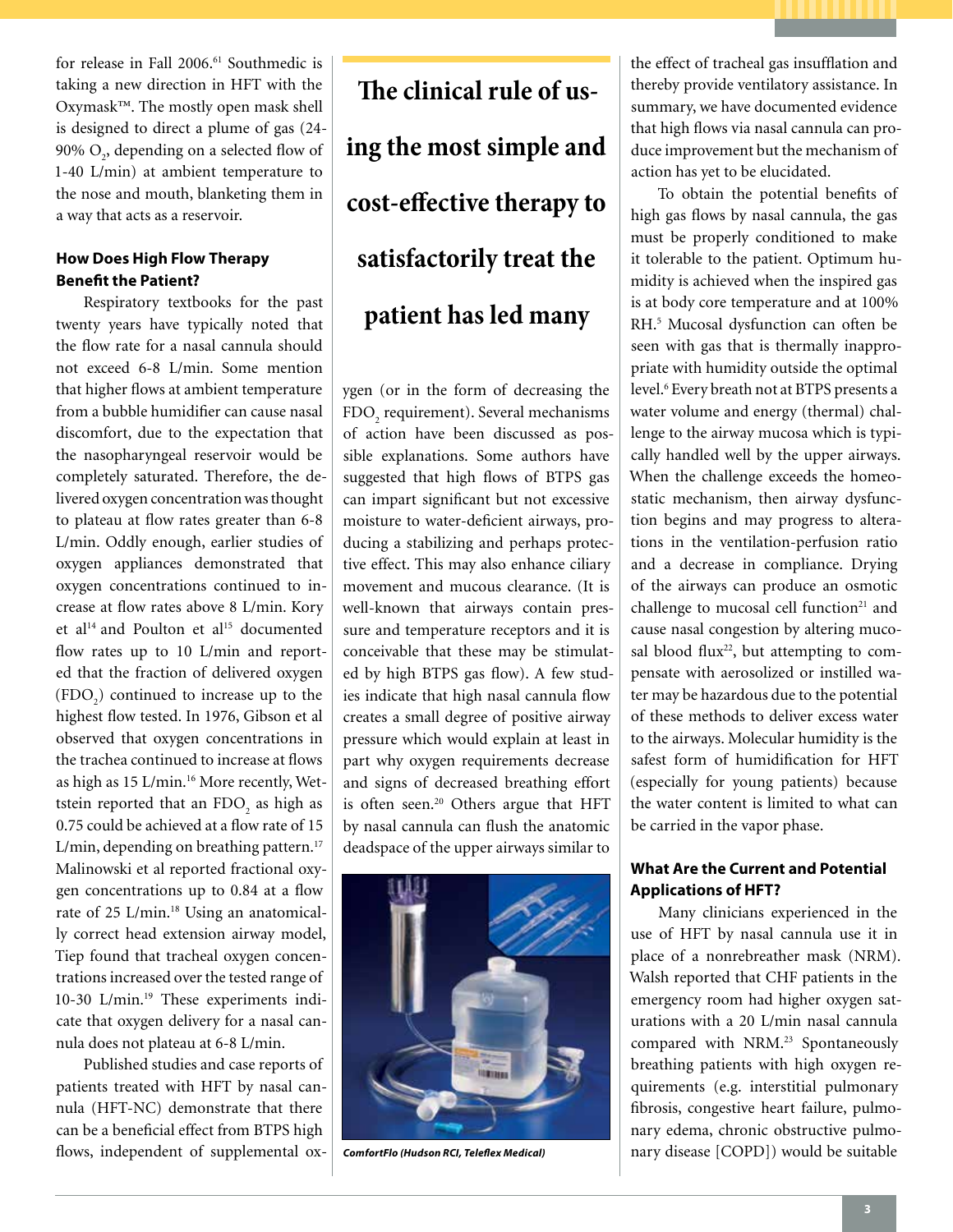candidates for HFT. The clinical rule of using the most simple and cost-effective therapy to satisfactorily treat the patient has led many to use HFT as a way to avoid mechanical ventilation. In clinical reports by Taft  $(n=61)$  and Hill  $(n=29)$ , patients had pre-HFT mean oxygen saturations of 88% and respiratory rates of 25 bpm or greater and all were able to avoid mechanical ventilation.<sup>24,25</sup> Rojas et al (n=377) reported a 51% decrease in the use of mechanical ventilation, with a 97.3% decrease in nasal continuous positive airway pressure (CPAP).<sup>26</sup> Some HFT nasal cannula devices have the ability to deliver heliox and nitric oxide.27-29 Clinicians are using HFT-NC to enhance exercise tolerance for asthmatic and COPD patients.30-34 Successful traumatic and post-operative rewarming has been done with HFT-NC.<sup>35,36</sup> Sreenan et al found HFT-NC as effective as nasal CPAP for treating apnea of prematurity and Martinez-Gomez reported increased success with infant extubations.<sup>37, 38</sup> Lung transplant candidates needing to exercise prior to surgery have used HFT-NC tolerate pre-conditioning.<sup>39</sup>

#### **Case Study**

Consider the following infant case study (adapted from a contribution by Douglas Petsinger, BS, RRT, Children's Healthcare of Atlanta, Atlanta, Georgia). The patient was a 3.0 kg, 36-week old infant with the diagnosis of coronary artery fistula and patent ductus arteriosis. The patient arrived in normal sinus rhythm, mild respiratory distress, and moderately



*Figure 1. Chest film of patient in supine position prior to starting HFT-NC therapy.*



*Figure 2. Chest film of patient in supine position soon after starting HFT-NC therapy.*

tachypneic with  $f = 60-90$  bpm. Pre-ductal Sp $O_2$  was 100% on 1 L/min oxygen via traditional nasal cannula. The initial umbilical line blood gas measurement (pH 7.27,  $PaCO_2 = 47$ ,  $PaO_2 = 35$ , base defi- $\text{cit} = -6, \text{ HCO}_3 = 18, \text{ and } \text{SaO}_2 = 63\%$ revealed mixed acidosis. The chest radiograph revealed eight ribs expanded and was otherwise unremarkable (see Figure 1).

Pre- and post-ductal  $\text{SpO}_2$  measurements revealed a gradient of 13%. Nasal cannula flow was increased to 2 L/min without any change in the gradient. A 5% albumin infusion (10cc/kg) was given over 15 minutes without a significant change in status. The patient was placed on HFT-NC (Vapotherm 2000i) for respiratory distress and oxygenation difficulties. Coarctation of the aorta was ruled out by echocardiogram. Initial HFT-NC settings were  $100\%$  O<sub>2</sub> and a flow of 6 L/min (based upon CPAP settings and the concurrent hemodynamics). The preand post-ductal gradient resolved over a 15-minute period and the initial blood



*Figure 3. Chest film of patient in prone position the following morning after starting HFT-NC therapy.* 

gas measurement on HFT-NC revealed a pH of 7.34, a PaCO<sub>2</sub> of 44, a PaO<sub>2</sub> of 67, a base deficit of  $-2$  with a HCO<sub>3</sub> of 22, and a Sa $O_2$  of 92%. The patient also received a transfusion of packed red blood cells (45 cc) over a two-hour period. The preand post-ductal  $SpO_2$  remained at 98%, enabling weaning of  $FIO<sub>2</sub>$  to 0.40 over a 2-hour period (see Figures 2 & 3).

 The blood gas measurement on HFT-NC settings of 6 L/min and 40%  $O_2$  had a pH of 7.32, PaCO<sub>2</sub> of 48, PaO<sub>2</sub> of 96, base deficit of  $-2$  with a HCO<sub>3</sub> of 25, and a SaO<sub>2</sub> of 97%. Antibiotics were started on the patient when the referring hospital divulged an untreated maternal beta hemolytic *Streptococcus* infection 24 hours after transport. The ease of application of the HFT-NC system, the reduced risk of skin/nasal trauma-breakdown, and the ability to alter pulmonary function were strong points for using this modality for this case of respiratory distress due to parenchymal lung disease as evidenced by poor  $\mathrm{CO}_2$  clearance and maternal history.

#### **Summary**

At present, we have documented evidence that high flows via nasal cannula can produce patient improvement but the mechanism of action has yet to be elucidated. Further research is needed to determine if there is a particular flow for each of the infant, child, and adult flow ranges that would be a best starting point. The utility of HFT-NC should be investigated for more patient populations such cystic fibrosis.

**Jonathan B. Waugh**, PhD, RRT, RPFT, is Associate Professor and Director of Clinical Education, to present. Respiratory Therapy Program, Dept. of Critical and Diagnostic Care, University of Alabama at Birmingham, Birmingham, Alabama. He is also Clinical Consultant at the COPD Clinic, University of Alabama at Birmingham Kirklin Clinic. He holds several professional affiliations, including being a reviewer for CHEST, the journal of the American College of Chest Physicians. He is the author or coauthor of many abstracts and articles and has presented at many medical meetings related to respiratory care.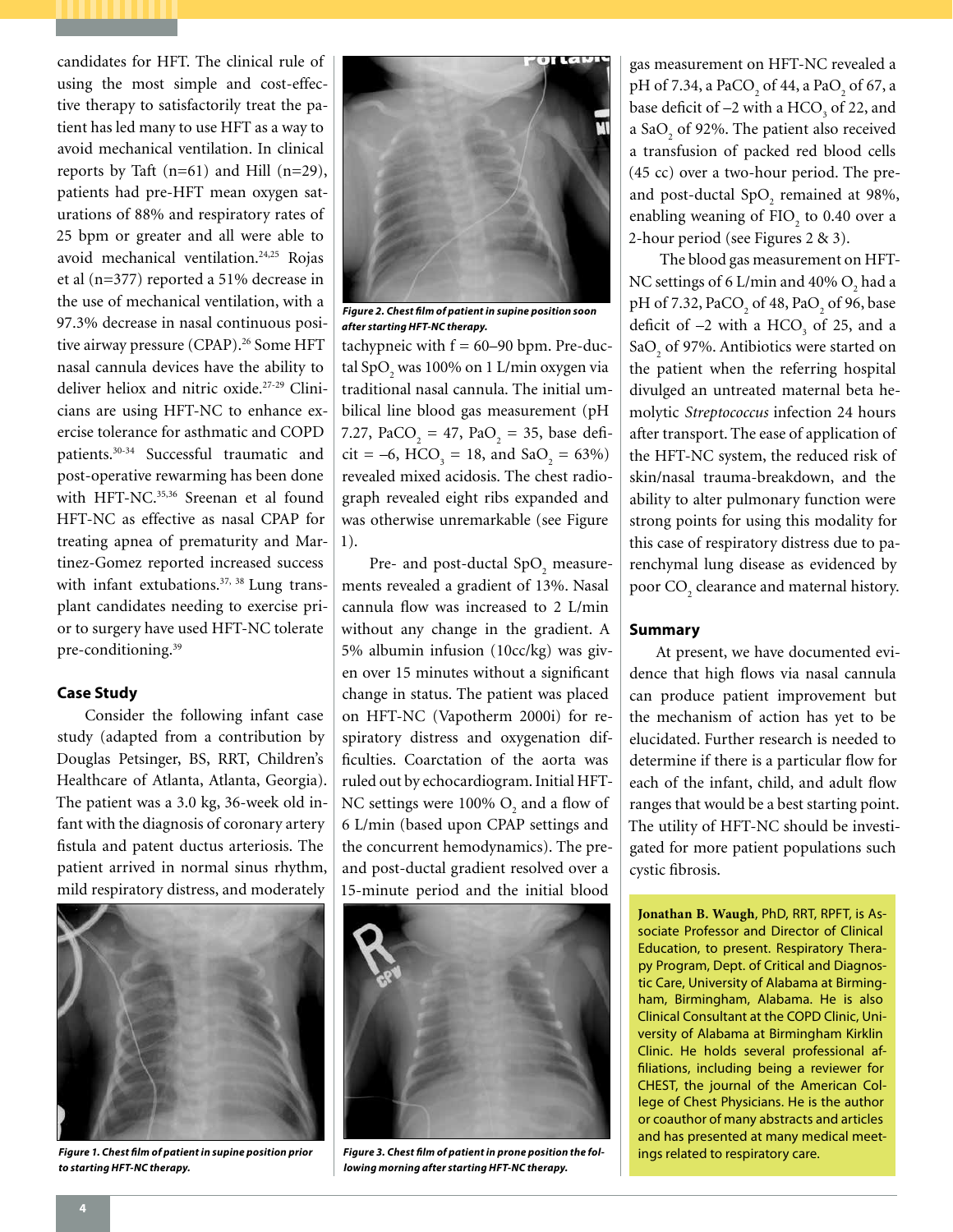## Trends in Non-invasive Respiratory Support: *Continuum of Care*

# Part I: **Noninvasive Ventilation**

*By Tim Op't Holt, EdD, RRT, AE-C, FAARC*

**Noninvasive positive pressure ventilation** (NPPV) has been seen as a viable alternative to ventilating any patient who does not show any contraindication to its ventilation (NPPV) has been seen as a viable alternative to ventilating any patient who use. The focus of this review will be the use of NPPV immediately after extubation as a means of shortening intubation time, its continued success in ventilating patients with exacerbation of COPD, and the marginal success in ventilating patients with hypoxemic respiratory failure.

NPPV has been used as a bridge to successful extubation (i.e. extubation before it would have normally been performed) and in the treatment of new onset respiratory failure following extubation.

Ferrer et. al. observed that the duration of ventilation, among other variables, was decreased in patients who were extubated and ventilated with NPPV, and yet were failing spontaneous breathing trials.40 These authors also demonstrated a decrease in the incidence of nosocomial pneumonia, increased survival, a decreased incidence of serious complications, decreased need for tracheostomy, and no need for sedation. These outcomes were attributed to a more normal breathing pattern (not rapid and shallow), and the ability of NPPV to improve hypoxemia and hypercapnia. Shortening the duration of ventilation also decreased the need for tracheostomy, the need for tube-feeding, the incidence of nosocomial pneumonias, and death. It seems that from this study, one could conclude that once a patient is stabilized on invasive ventilation and if they had no exclusion criteria for NPPV, that intubation is

likely to be successful. This seems to be particularly true for patients recovering from an exacerbation of COPD.

Burns et al came to similar conclusions after reviewing five trials among 171 patients with predominantly COPD.<sup>41</sup> Compared to invasive ventilation, NPPV decreased mortality, the incidence of nosocomial pneumonia, hospital length of stay and total duration of ventilation (all P<0.05). The duration of ventilation related to weaning was unchanged with the use of NPPV. Like Ferrer, these authors attribute the decrease in mortality to a reduction of nosocomial infection, this being the result of shorter endotracheal intubation time or less need for tracheostomy. Despite these outcomes, the authors were cautious to recommend NPPV for weaning, based on the small number of patients in some studies and heterogeneity in pooling the results of these studies. They note that while the outcomes are promising, "the net benefits, risks, and consequences associated with adopting the NPPV weaning strategy have not been fully elucidated." They recommended that if NPPV weaning is to be adopted, it should be in patients with COPD in a controlled intensive care environment.

Another issue that has been studied is the effectiveness of NPPV postextubation after new-onset respiratory failure. The documented need for reintubation after new-onset respiratory failure is 13-19%. In this event, should patients be reintubated or placed on NPPV? While reintubation protects the airway, it is associated with a significantly higher mortality rate because of intubation-related risks and

ventilator-related complications (i.e. nosocomial pneumonia). Esteban et al found that noninvasive ventilation did not decrease mortality in patients who had to be reintubated and speculated on reasons why NPPV was ineffective in preventing the need for reintubation.<sup>42</sup> These included the health care team's experience with NPPV, the timing of implementation, and the demographics of the study population (only 10% were COPD). The delay in reintubation may have been the reason for this increase in death and may have only prolonged the inevitable clinical deterioration, characterized by cardiac ischemia, increased respiratory muscle fatigue, aspiration pneumonitis, and complications of emergency reintubation. One might conclude from these studies that NPPV may be effective in preventing postextubation respiratory failure, but it must be implemented shortly after extubation. Delaying reintubation until 48 hours after initial extubation causes significant morbidity and mortality.

This conclusion is supported by a study by Nava and colleagues in which preventive application of NPPV (within 48 hours) after a successful spontaneous breathing trial and extubation reduced the need for reintubation.<sup>43</sup> The etiology of extubation failure and the time to reintubation are both strong predictors of outcome. The need for reintubation in this 48-hour period is based on clinical signs of failure such as tachypnea, newonset accessory muscle use, and abdominal paradox.

In a similar study, Ferrer and colleagues attributed several factors to explain the success of NPPV in avoiding postextubation respiratory failure. These include the high percentage of chronically hypercapnic COPD patients in the study (51%), early application on NPPV, use of a ventilator specifically for NPPV, and staff experience with NPPV.<sup>44</sup> Hypercapnia during weaning attempts should alert the staff to start measures such as NPPV immediately following extubation.

NPPV is commonly used in patients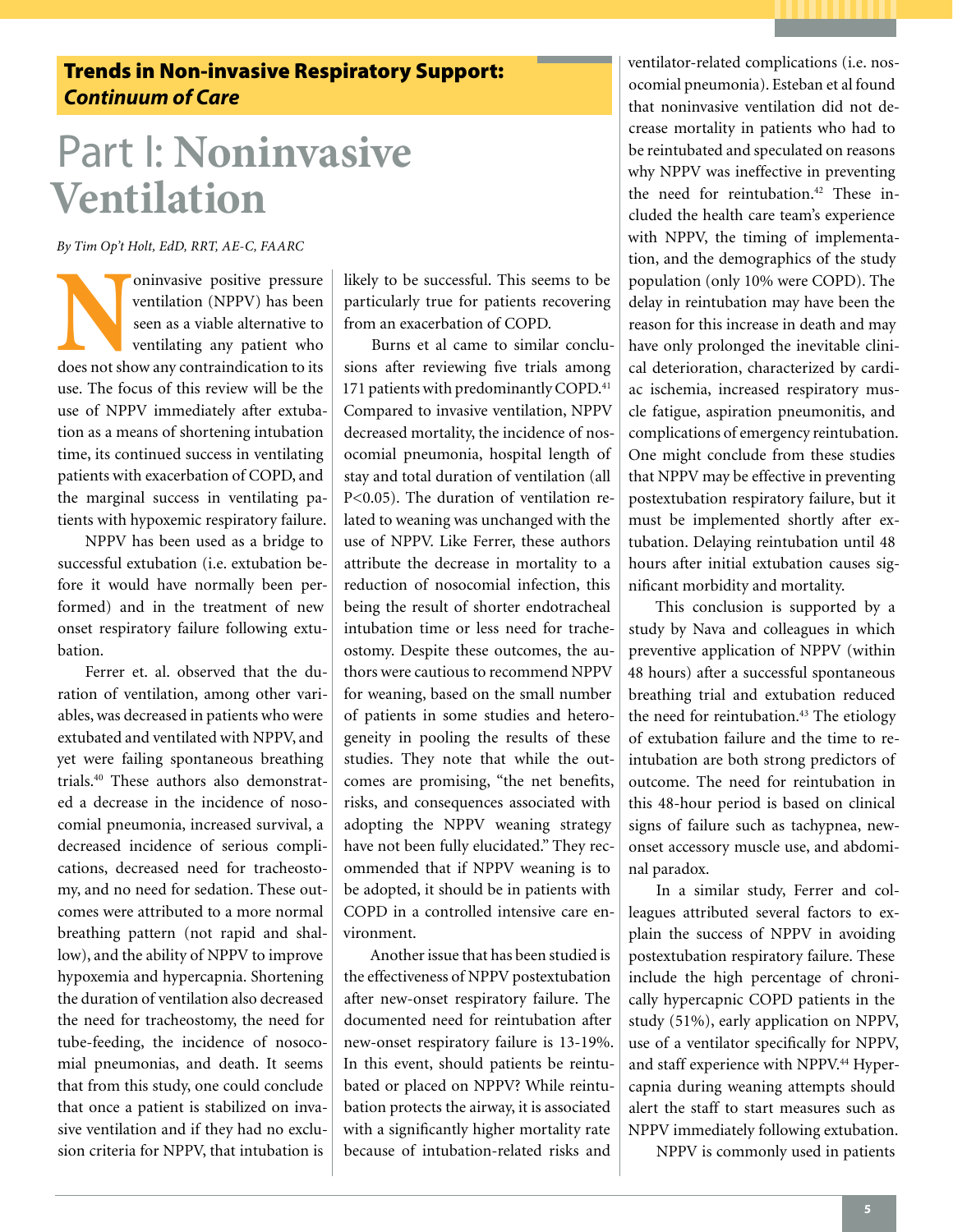with an exacerbation of COPD. The evidence for this will not be reviewed here, because a trial of NPPV is now the standard of care for patients with COPD exacerbation. Other questions remain about the use of NPPV in stable COPD, in a mild exacerbation, the effects of a variety of patient interfaces, and the appropriate time to extubate the COPD patient prior to initiation of NPPV.

A two-year Italian multicenter trial of NPPV investigated the potential benefits of adding NPPV to long term oxygen therapy (LTOT) in patients with stable COPD and chronic hypoxemia.45 Results demonstrated an improvement in daytime PaCO2, dyspnea, and health related quality of life in the NPPV + LTOT group, compared to LTOT alone. The authors concluded that while there were improvements in ventilation, dyspnea, and health-related quality of life, further study was needed to determine if LTOT + NPPV was effective in reducing the frequency and severity of exacerbation.

In COPD exacerbation, NPPV has been shown to reduce the need for intubation, and to decrease total duration of ventilation, hospital length of stay, mortality, work of breathing, and pneumonia. Most of the research has been directed to patients with severe exacerbation (pH<7.3,  $PaCO<sub>2</sub> > 50$  mm Hg). Others have sought to determine if NPPV is as effective in patients with a mild exacerbation (pH  $>7.3$ ).<sup>46</sup> In the NPPV group, the Borg dyspnea index was decreased (P=0.004). However, NPPV was not well tolerated in this group of patients. Over 50% of patients did not wear the mask as directed. While there was a decrease in dyspnea, other benefits were not demonstrated. Therefore, the authors could not recommend NPPV for this cohort.

One of the most common reasons for failure of NPPV is patient intolerance of the mask. While oronasal masks permit mouth breathing and reduce mouth air leaks, they interfere with speech, eating, and expectoration and may cause claustrophobia. Nasal masks, while comfort-



*Hybrid Dual-Airway Interface (Hudson RCI/Teleflex Medical)*

able, permit more mouth leakage and are less reliable at maintaining tidal volumes. Kwok et al determined that patients with acute respiratory failure treated with NPPV are more intolerant of nasal, rather than oronasal masks, primarily due to mouth air leaks.<sup>47</sup> Rather than condemn the nasal mask, the authors concluded that the masks performed similarly in other respects. It may be common practice to begin NPPV with an oronasal mask. Once the patient is comfortable and stable, a trial of the nasal mask may be warranted if the patient can control any mouth air leak. A new dual-airway interface that consists of an oral cushion that covers the mouth and two nasal pillows that fit into the patients' nostrils will be available in 2007. At this time there are no published studies.

More recently, a full head helmet has been developed and tested for use during NPPV. This clear plastic helmet adheres at the neck and has straps under the axillae. The helmet is connected to the ventilator via a standard 2-tube circuit.<sup>48</sup> The helmet was better tolerated and allowed longer NPPV times with minimal air leaks, so it may be a viable alternative to the oronasal mask. Increased PaCO<sub>2</sub> in the helmet group was thought to be due to  $CO_2$  rebreathing and less reduction in inspiratory effort (i.e. the patient works harder with the helmet on when the treatment is failing). The authors recommended the use of the helmet for COPD patients who do not tolerate the

face mask. A new product has been recently released that utilizes a nasal pillow or prong and resembles an oversized oxygen cannula (Nasal Aire II Critical Care, Hudson RCI/Teleflex Medical). There are no published studies on this new product as of yet.

In a controlled prospective multicenter study of 90 patients with an infectious exacerbation of unspecified severity (unknown pH and  $\text{PaCO}_2$ ), Wang and associates examined the issue of when to extubate the patient with exacerbation of COPD in order to implement NPPV and take advantage of its known outcomes.<sup>62</sup> They hypothesized that if a pulmonary infection control (PIC) window could be identified, early extubation followed by NPPV could be successful. The PIC window was identified as the time when the following criteria were met: significantly decreased radiographic infiltrates, reduced quantity of sputum, decreased body temperature, normal leukocyte count, and a mandatory ventilator rate of 10-12 breaths/minute with PSV of 10- 12 cm H<sub>2</sub>O. When the PIC occurred, patients were randomized to remain intubated with a standard weaning protocol, or be extubated to NPPV. The strategy was successful. The NPPV group had a shorter duration of ventilation by about 5 days, a lower incidence of nosocomial pneumonia, fewer ICU days, and a lower hospital mortality. It appears that if a PIC can be identified and the patient successfully extubated, the other complications of invasive mechanical ventilation may be avoided.

Although NPPV is well established in hypercapnic respiratory failure, its use in hypoxemic respiratory failure is not as clearly established. In congestive heart failure (CHF), most patients are treated with diuretics, oxygen and nitrates, with some patients also requiring CPAP. The question of the usefulness of NPPV in CHF patients remained in the late 1990s, and several studies revealed a decrease in intubation rate when NPPV was used as cited in the study by Levitt.<sup>49</sup> Results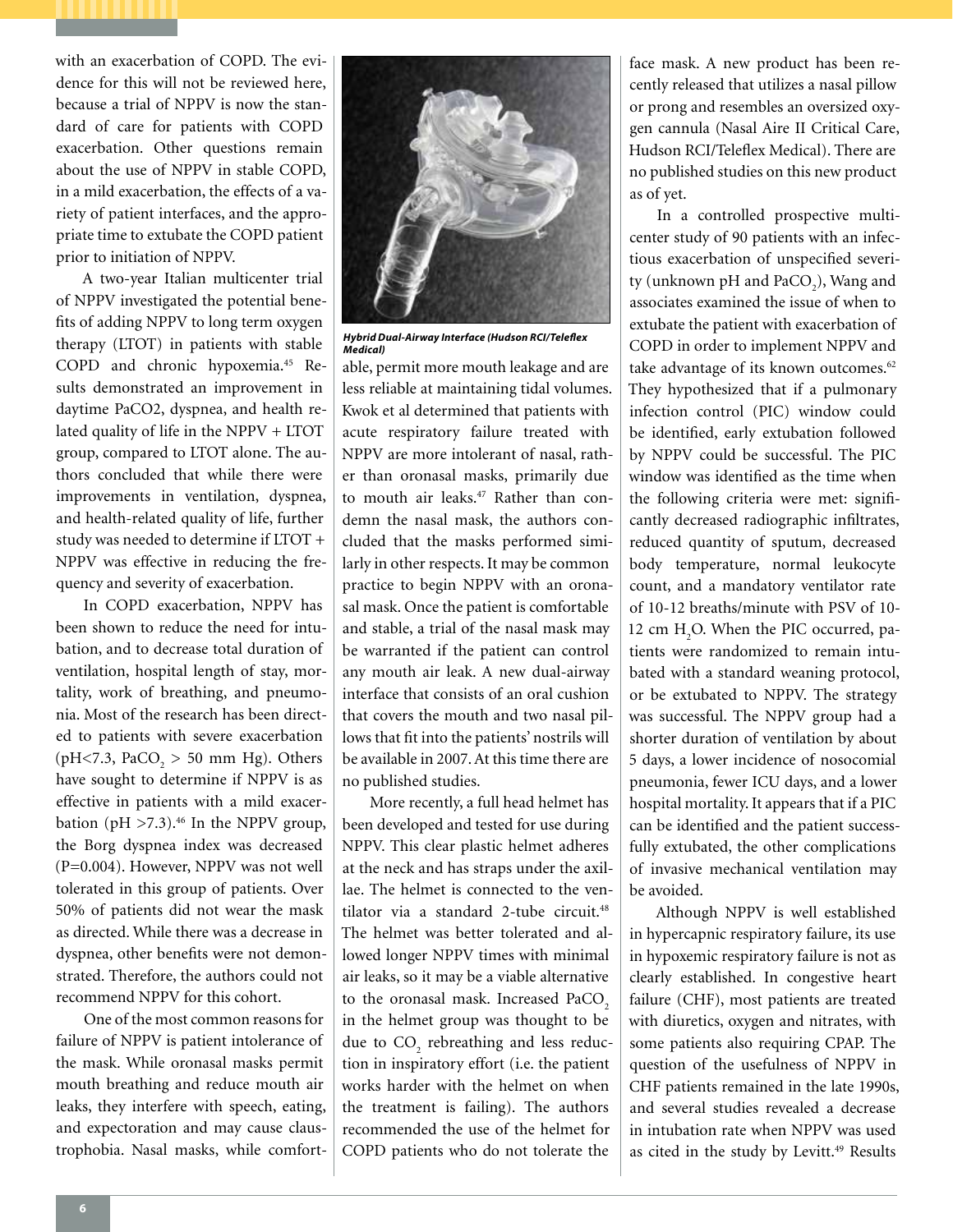demonstrated no difference in respiratory rate, SpO<sub>2</sub>, dyspnea score, or hospital stay.

Ferrer randomized patients to receive 50% oxygen by entrainment mask or NPPV.<sup>50</sup> Intubation rate for the group was significantly less (P<0.01) when NPPV was used, a difference which persisted in the pneumonia subgroup, but not for patients with acute respiratory distress syndrome (ARDS), trauma, or CHF. This observation led the author to question the advice of subsequent studies of NPPV in patients with ARDS due to the severity of hypoxemia and impairment of pulmonary mechanics. In addition to the decreased intubation rate, patients in the NPPV group had a shorter hospital stay among intensive care unit (ICU) survivors and a lower ICU mortality.

In a review of 31 randomized clinical trials of NPPV in acute hypoxemic respiratory failure, results varied depending on etiology of hypoxemia.51 Half of the trials showed a lower rate of intubation with NPPV. Of seven trials reporting length of ICU stay, two suggested benefit from NPPV. The pooled results favored NPPV. They concluded that patients with acute hypoxemic respiratory failure are less likely to require endotracheal intubation when NPPV is added to standard treatment. There may be a potential to improve patient outcome, however, small sample sizes and heterogeneity of study samples prevented a more definite conclusion. They noted that the literature does not support routine NPPV for patients presenting with acute hypoxemic respiratory failure, but strong consideration should be given to its use in patient groups with a known high mortality rate, if they are normally required to undergo invasive mechanical ventilation (immnosupressed patients or post-thoracotomy patients).

In summary, the successful application of NPPV in patients with hypoxemic failure is less certain than in those with COPD.

# Part II: **Continuous Positive Airway Pressure**

*Bill Pruitt, MBA, RRT, CPFT, AE-C*

ontinuous positive airway pressure (CPAP) has been found to be effective in treating sleep disorders such as obstructive sleep apnea and hypopnea, and pressure (CPAP) has been found to be effective in treating sleep disorders such as obhas been extensively utilized in these sleep disturbances. However, CPAP has also been used to help patients mobilize secretions, reduce or prevent atelectasis, reduce air trapping in COPD, reduce severe asthma attacks and cardiogenic pulmonary edema, and treat hypoxemia. Long-term use, particularly in patients with sleep disorders, has revealed that patient noncompliance is a problem. Compliance can be affected by many issues, including self-image and appearance, feelings of claustrophobia, discomfort with the interface (pressure from the nasal mask, nasal pillows, oronasal mask), discomfort due to the headgear and straps around the head, irritation due to leaks around the interface, conjunctivitis, nasal congestion, nose bleeds, mouth breathing, oronasal drying, and skin irritation.<sup>52</sup> Several of the problems vary with patient body position and with the level of required treatment pressure, either of which can cause leaks or alter pressure points on the face or head. According to the literature, trials with various masks and headgear are the most common approach to finding the right system.

In a study conducted in France, researchers looked at CPAP compliance over a 9-year period.<sup>53</sup> Of the 137 consecutive patients enrolled in the study, (after accounting for 30 patients who died and 5 lost to follow-up), 30 (29%) patients stopped using CPAP, most of them during the first five years. In research related

to the causes for poor compliance, most of the effort has focused on issues related to humidification, use of more sophisticated machines that alter delivery of the positive pressure, and patient education. In this article, we look at recent findings on these three topics and discuss several issues related to CPAP interfaces

#### **Wet or Dry CPAP?**

CPAP devices use air flow to create a positive pressure in the oropharynx and laryngopharynx. The flow may be constant or varying based on the design of the machine, and most CPAP systems have an intentional outlet to vent the excess flow. Thus, there is a tendency to dry the oronasal mucosa which causes discomfort and noncompliance. In a randomized, controlled, parallel, doubleblinded study of 70 patients with newly diagnosed obstructive sleep apnea syndrome, Duong et al compared the use of heat humidification (n=34) versus placebo (n=36) during the first night of nasal CPAP (nCPAP) titration.<sup>54</sup> Following night-time nCPAP titration, the patients completed a questionnaire to assess their quality of sleep, toleration of the nCPAP, likelihood to use nCPAP in the future, and level of nasal side-effects (i.e. stuffiness, discharge, etc.) Nasal airway resistance was measured with a published, standardized procedure in accordance with the International Committee on Objective Assessment of the Nasal Airways.55 The authors concluded that compared to placebo, heated humidification in the initiation of nCPAP did not provide significant benefit in reducing nasal airway resistance, symptoms, toleration of the therapy, nor did it affect the likeli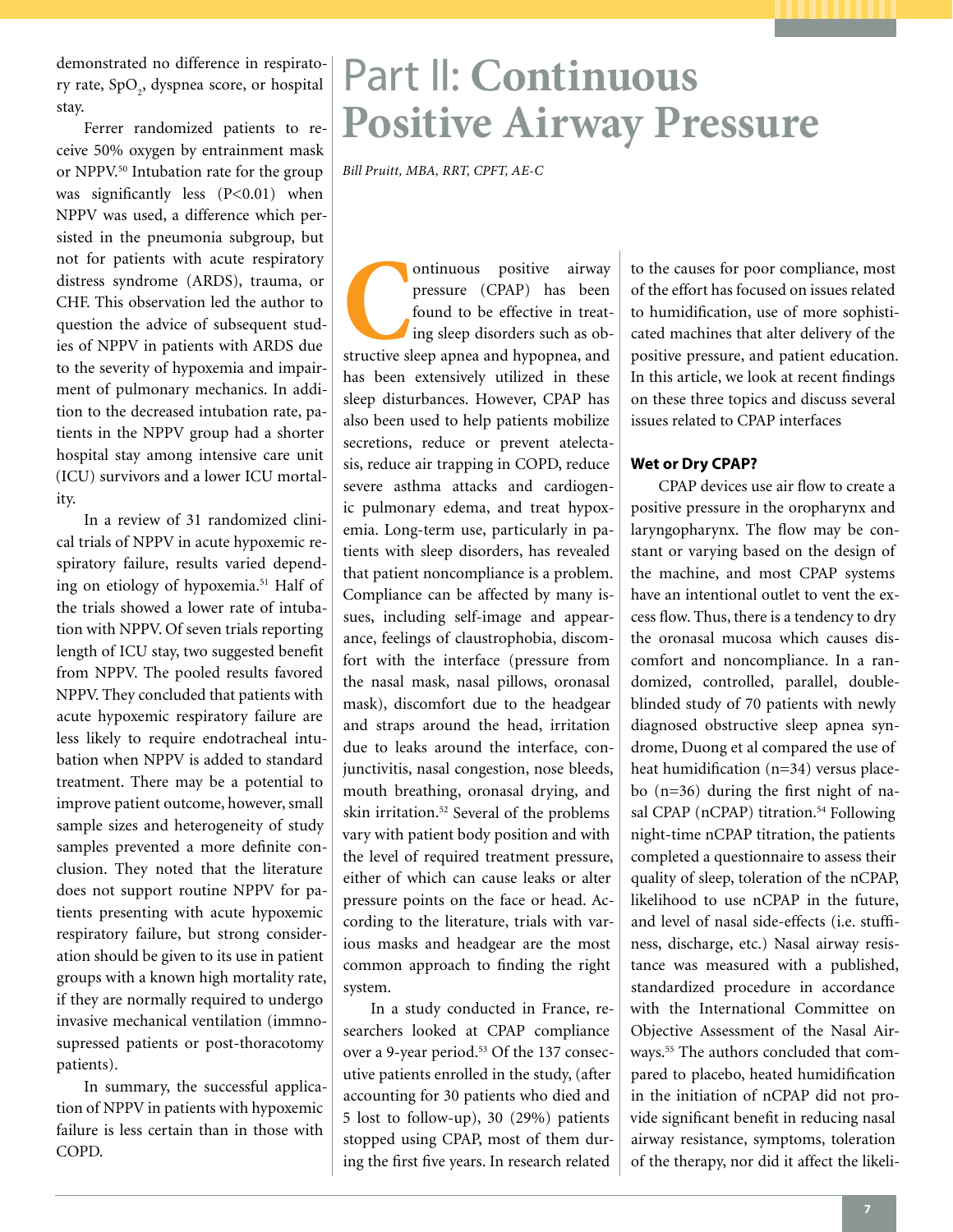hood of future use.

In another study covering a longer period of time, researchers in a Veterans Affairs hospital examined the effect of heated humidification on patient compliance and quality of life.<sup>56</sup> A total of 98 patients with obstructive sleep apnea (OSA) were started on nCPAP and randomly assigned to heated humidification (n=49) or standard care (n=49). Data was gathered regarding nCPAP compliance, quality of life, subjective sleepiness, nasal symptoms and side effects after 1, 3, and 12 months of therapy. The authors found no significant difference in compliance, sleepiness, or quality of life. Initially at 1 month there was a significant difference between groups in the incidence of dry mouth and nose. However, at 3 and 12 months, there was no significant difference in these side effects. In a 2003 crossover study comparing 3 weeks of humidified nCPAP with non-humidified nCPAP, there was no difference between treatment arms in terms of subjective treatment satisfaction or alertness. The authors concluded that although the results support the use of heated humidification as a strategy to reduce side-effects related to CPAP, there is insufficient evidence to support its routine use.<sup>57</sup>

For those cases that may need or want humidification, companies are offering CPAP units to newly diagnosed patients that include a built-in humidifier as an integral part of the device (for example, see the Resmed S8 or Respironics REM star M series CPAP units.) For those who already have a CPAP unit and need to add humidification, a stand-alone can be added to the system (for example, see the Hudson/RCI/Teleflex Medical, Conchatherm® 2000 or the Fisher & Paykel HC150 humidification units.)

#### **Fixed or variable?**

Constant or fixed CPAP units deliver a constant flow of air whereas autoadjusting CPAP units titrate the flow throughout the night to optimize the pressure. Various devices are available

# **Patients with the poor-**

**est** 

# **adherence to CPAP**

# **therapy**

and each uses its own, unique algorithm to set the flow. Because they allow one to vary the flow, the assumption is that automatic adjustments (APAP) would be more comfortable and should increase compliance. A 2004 Cochrane review of interventions for improving compliance with CPAP in patients with OSA examined 14 studies comparing APAP to fixed CPAP.58 The authors evaluated parameters such as patient compliance (hours per night of CPAP usage) percentage of days when CPAP is used, patient preference, patient withdrawal from treatment, daytime sleepiness, arousals, treatment pressures, apnea/hypopnea index, quality of life, and adverse effects/tolerability. After analyzing the results, they concluded that the evidence did not justify the use of APAP in unselected patients. There was only marginal benefit for patients needing treatment pressures above 10 cm  $\rm H_2O$  or patients who had been identified as not complying with fixed CPAP.

### **Knowledge/Understanding: Keys to success?**

As noted, noncompliance has been a problem with CPAP. Aside from the problems related to the device and interface, the patient's acceptance of CPAP treatment also contributes to the compliance issue. Chasens et al evaluated claustrophobia as a cause for noncompliance and found that patients with the poorest adherence to CPAP therapy had significantly higher claustrophobia scores.<sup>59</sup> Of the 153 patients who participated in the study, 30% reported that claustrophobia

was a problem. However, they also found that there was a tendency for claustrophobia scores to decrease over time, suggesting that frequent use and familiarity with the sensation of wearing a CPAP interface can improve compliance in patients who initially experienced claustrophobia. Patients undergoing magnetic resonance imaging (MRI) also experience claustrophobia and various methods have been used to reduce it, including cognitive behavioral therapy, combination therapy utilizing distraction and guided threat reappraisal, and desensitization. They recommend these strategies as potentially useful interventions to improve CPAP compliance in claustrophobic patients.

There is some evidence to support patient education for reducing sleep problems associated with CPAP and in improving compliance. In a Swiss study by Golay et al (n=35; 22 male, 13 female), a one-day educational program was given to patients diagnosed with OSA who had been using CPAP for at least 6 months prior to enrollment.<sup>60</sup> Spouses were included in the program. The topics covered in the program included, "What does CPAP do?", "How to use CPAP", "The benefits of CPAP", "Daily life with CPAP and its disadvantages", "What I can do to address my particular situation?" A round table discussion with the patient and spouse on "Intimacy and CPAP" was also included. The night following the program, the patients were examined to establish baseline sleep data. They were examined again at 3 months and the sleep scores were compared with baseline. Preliminary results reflected a significant decrease in the Epworth Sleepiness Scale  $(11 + 1)$  before,  $8 + 0.8$  after;  $p < 0.05$ ) and 24% of the patients increased their usage of CPAP by more than one hour.

### **Interfaces – the bridge between CPAP machine and patient**

There are many manufacturers of CPAP devices and almost all have their own interface or several interfaces. (See Table 1) The interfaces most often used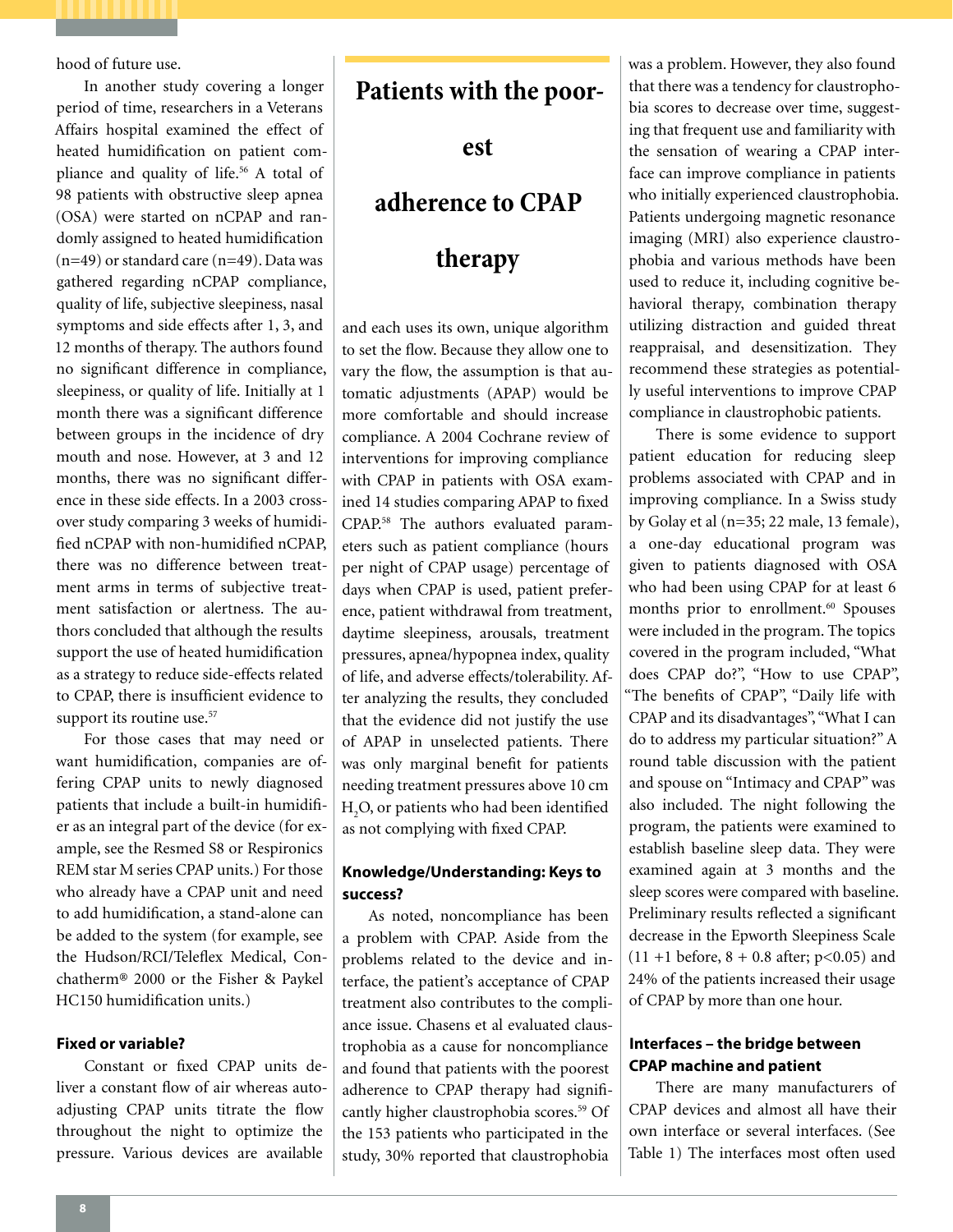for long-term CPAP include the nasal mask, nasal pillows, or the oronasal mask. A new design in interface technology has combined an oral mask with nasal pillows to deliver the air flow/pressure to both upper airway openings. Full-face mask or whole head applications (sometimes called a CPAP helmet) have been explored in more acute settings with varying degrees of success. Each interface is held in place by headgear and straps around the head. Some devices call for two or three straps, others use one. The straps are adjustable by using hook and loop connections. (In the helmet application, the device is sealed around the neck with a soft cushion and held in place with adjustable straps around the underarms.)

### **Problems contributing to noncompliance**

Nasal and oronasal mask designs can cause a pressure point on the bridge of the nose. Interfaces may have a brace that rests against the forehead, also causing a pressure point. Some of the nasal pillow systems and the oral mask/nasal pillow combination design avoid the problems related to pressure points on the nose or forehead, but may cause pressure points on the nares. Headgear may cause some minor discomfort as the head lies on the pillow but this can usually be relieved by repositioning the head. Some patients dislike using CPAP due to problems with swallowing while receiving positive pressure. As they swallow, the positive pressure is trapped in the Eustachian tubes and pressurizes the eardrum. This creates the same sensation as that experienced during an airline flight in a pressurized cabin but the pressure cannot be relieved unless the interface is removed and the pressure is released. If the patient opens his mouth while wearing a nasal mask or nasal pillows, the flow of gas from the CPAP device constantly rushes out of the mouth. A chin strap may be used to stop this from happening. Finally, it is most difficult to speak while receiving CPAP therapy, again due to the rush of air that

#### **Table 1. CPAP masks and interface devices**

| Mfg/Dist.                | Mask/Interface                                                                                                               |
|--------------------------|------------------------------------------------------------------------------------------------------------------------------|
| AFIOMed                  | <b>Headrest</b>                                                                                                              |
| <b>DeVilbiss</b>         | Serenity                                                                                                                     |
| Hans Rudolph             | <b>VIP 7500.VIP 76</b>                                                                                                       |
| Fisher & Paykel          | Aclaim, HC405, HC406,<br>HC431, HC481, oRACLE                                                                                |
| <b>Puritan Bennett</b>   | Adam, Breeze, Dreamseal                                                                                                      |
|                          | Resmed Activa, Mirage /<br>Ultra-Mirage                                                                                      |
| Swift                    | Vista                                                                                                                        |
| ResMed Corp              | <b>UltraMirage</b>                                                                                                           |
| Respironics              | Comfortclassic,<br>Comfortcurve,<br>Comfortfull,<br>Comfortgel,<br>Comfortselect,<br>Profile Lite, Simplicity, Total<br>Face |
| Somnotech                | Nasal Mask                                                                                                                   |
| Hudson RCI/Teleflex      | Hybrid, Nasal-Pap<br>Freestyle, Nasal-Aire II,<br>Nasal Aire II Petite, Respica                                              |
| Tiarra                   | Snapp                                                                                                                        |
| <b>Viasys Healthcare</b> | Lyra                                                                                                                         |

*Derived from the American Sleep Apnea Association Apnea Support Forum http://www.apneasupport.org/about2841.html (accessed 9/2/06) and Product Index (2006) RT Journal for Resp Care Practitioners 19(4):12.*

comes out of the mouth due to the flow delivery.

Patients are evaluated in a sleep disorders center (SDC) to see if there is a sleep disorder present and if the problem may be treated by CPAP. The SDC will often use one type of interface of the appropriate size to fit the patient's face and perform a "CPAP study" to establish the right settings (CPAP or bi-level pressure, supplemental oxygen, etc.) Should the patient have problems with the interface, another may be tried – however, most SDCs do not have a wide range of different interfaces designs since there are



*Nasal-Aire ll (Hudson RCI, Teleflex Medical)*

so many choices and the cost becomes prohibitive to keep a large number of designs on hand. Beyond these obstacles, some manufacturers recommend using only their mask with their CPAP device exclusively. Finally, as new designs/ devices are introduced to the medical market, most SDCs cannot easily retire the older equipment and change to newer releases.

Once the parameters for treatment are established, the patient receives a prescription for CPAP and is referred to a home health or durable medical equipment (DME) company to receive their CPAP system. If the prescription specifies a particular interface, the company will supply it. If not specified, the company will often use the same approach as seen in the SDC; the right size device will be tried in the home setting and if there are compliance problems, the company may have one or two other optional interfaces to try. The same limitations apply in the home as seen with the SDC regarding the variety of interfaces available (too many choices, prohibitive cost, manufacturerspecified interfaces, release of new designs/devices). Moreover, some patients may not inform the DME company of any problems after the initial visit and setup, and may just stop using the device. If neither the SDC nor the DME schedules a follow-up visit with these patients, they may never use their device. This is an unfortunate situation that may be avoided provided the proper interface is used and more emphasis is placed on follow-up with CPAP patients. Still, the selection of the patient interface and headgear is often arbitrary – depending on the SDC and DME. However, the appropriate selection is usually quite subjective and individualized depending on the patient's cooperation, comfort, and patience.

CPAP has been shown to be effective in treating a variety of problems and has been a great help to many thousands of patients. However, a significant number of patients become noncompliant and miss the benefits of this intervention.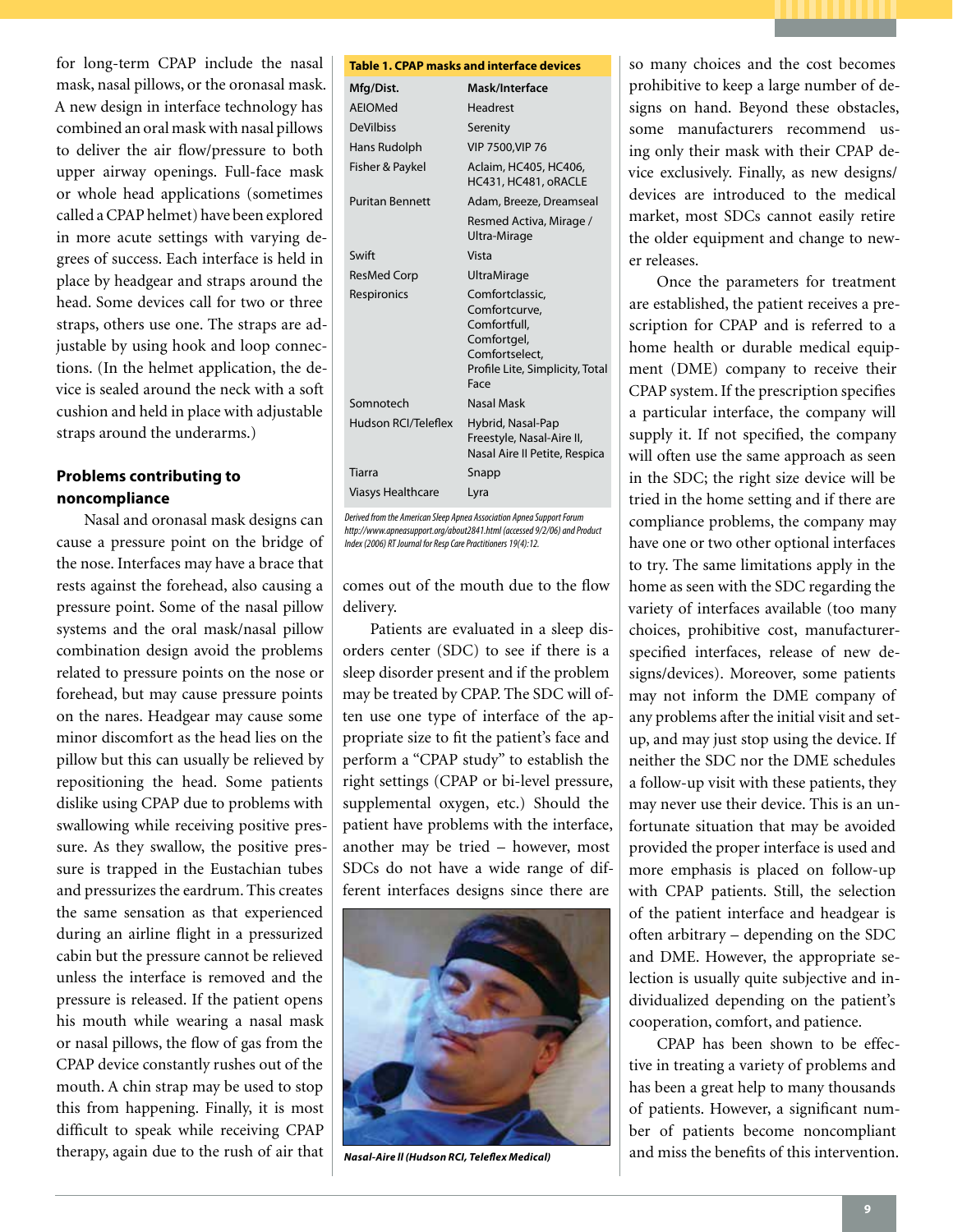Problems that contribute to noncompliance are sometimes difficult to correct due to the pressures, flow, interfaces, and head straps needed to properly administer CPAP. Trials with various configurations of masks, nasal pillows, and headgear are sometimes necessary to find the right combination, provided the clinician can entice the patient continue using the CPAP system while the various configurations are being tried, and depending on being able to choose from various devices. As we have seen from these studies, neither humidification nor APAP have made a substantial impact on compliance. Providing education and understanding, and dealing with the discomfort of claustrophobia may be the most effective tools for increasing compliance once the best fitting, best feeling interface has been selected. **References** 

- 1. Ingelstedt S. Studies on the conditioning of air in the respiratory tract. Acta Otolaryngol Suppl 1956;131:1-80.
- 2. Andersen I, Lundqvist GR, Jensen PL, Proctor DF. Human response to 78-hour exposure to dry air. Arch Environ Health 1974; 29:319-324.
- 3. Andersen IB, Lundqvist GR, Proctor DF. Human nasal mucosal function under four controlled humidities. Am Rev Respir Dis 1972;106:438-449.
- 4. Josenhans WT, Melville GN, Ulmer WT. Effects of humidity in inspired air on airway resistance and functional residual capacity in patients with respiratory diseases. Respiration 1969;26:435-442.
- 5. Rankin N. What is optimum humidity? Respir Care Clin N Am 1998;4:321-328.
- 6. Williams R, Rankin N, Smith T, Galler D, Seakins P. Relationship between the humidity and temperature of inspired gas and the function of the airway mucosa. Crit Care Med 1996;24:1920-1929.
- 7. Fink J. Humidity and bland aerosol therapy. In: Wilkins RL, Stoller JK, Scanlan CL, editors. Egan's Fundamentals of Respiratory Care. St. Louis: Mosby, 2003: 737-760.
- 8. Branson RD. Humidification and aerosol therapy during mechancial ventilation. In: MacIntyre NR, Branson RD, editors. Mechanical Ventilation. Philadelphia: W.B. Saunders Co., 2001: 103-129.
- 9. Sheppard D, Eschenbacher WL, Boushey HA, Bethel RA. Magnitude of the interaction between the bronchomotor effects of sulfur dioxide and those of dry (cold) air. Am Rev Respir Dis 1984;130:52- 55.
- 10. Weinberg AD. Hypothermia. Ann Emerg Med 1993;22:370-377.
- 11. Chen WY, Chai H. Airway cooling and nocturnal asthma. Chest 1982;81s:675-680.
- 12. Amirav I, Panz V, Joffe BI, Dowdswell R, Plit M, Seftel HC. Effects of inspired air conditions on catecholamine response to exercise in asthma. Pediatr Pulmonol 1994;18:99-103.
- 13. Waugh JB, Granger WM. An evaluation of 2 new devices for nasal high-flow gas therapy. Respir Care 2004;49:902-906.
- 14. Kory RC, Bergmann JC, Sweet RD, Smith JR. Comparative evaluation of oxygen therapy techniques. JAMA 1962;179:767-772.
- 15. Poulton TJ, Comer PB, Gibson RL. Face tent vs. face mask for oxygen therapy. Anesthesiology 1978;49:224-225.
- 16. Gibson RL, Comer PB, Beckham RW, McGraw CP. Actual tracheal oxygen concentrations with commonly used oxygen equipment. Anesthesiology 1976;44:71-73.
- 17. Wettstein RB, Peters JI, Shelledy DS. Pharyngeal oxygen concentration in normal subjects wearing high flow nasal cannula. Respiratory Care 2004;49:1444.
- 18. Malinowski T, Lamberti J. Oxygen concentrations via nasal cannula at high flowrates. Respiratory Care 47(9), 1039. 2002.
- 19. Tiep B, Barnett M. High flow nasal vs high flow mask oxygen delivery: Tracheal gas concentrations through a head extension airway model. Respiratory Care 47(9), 1079. 2002.
- 20. Bamford O, Lain D. Effect of high nasal gas flow on upper airway pressure. Respiratory Care 49(11), 1443. 2004.
- 21. Tabka Z, Ben Jebria A, Vergeret J, Guenard H. Effect of dry warm air on respiratory water loss in children with exercise-induced asthma. Chest 1988;94:81-86.
- 22. Hayes MJ, McGregor FB, Roberts DN, Schroter RC, Pride NB. Continuous nasal positive airway pressure with a mouth leak: effect on nasal mucosal blood flux and nasal geometry. Thorax 1995;50:1179-1182.
- 23. Walsh J. Winning by a nose. Advance for Respiratory Care Practitioners 15(9), 24-25. 2006.
- 24. Taft A, Battles R, Bamford O, Cortez F, Nguyen A, Hill J. Prospective evaluation of the vapotherm 2000i delivering high flow oxygen therapy (HFT) via nasal cannula in adult respiratory insufficiency. Respir Care 50(11), 1509. 2005.
- 25. Sarkisian-Donovan J, Hill JJ, Neary MJ, Murphy DMF. High flow gas therapy via nasal cannula for respiratory insufficiency. Respiratory Care 49(11), 1443. 2004.
- 26. Rojas J. The use of vapotherm in an NICU. Effects on respiratory support and cost. Respir Care 50(11), 1492. 2005.
- 27. Polston ST, Kim IK. Heliox (70/30  $\text{He/O}_2$ ) via the vapotherm 2000i. Respir Care 49(11), 1392. 2004.
- 28. Meyer K. Helium/oxygen (HEOX) in the emergency room: Comparison of open system via high flow cannula vs. closed system. Respir Care 47(9), 1047. 2002.
- 29. Newhart J. Delivery of nitric oxide via vapotherm. Respir Care 49(11), 1398. 2004.
- 30. Frick J, Sabato K, Flori H. Vapotherm: A simple device becomes a simple solution in the PICU. Respir Care 49(11), 1392. 2004.
- 31. Fencl NA, Hedgman AS, Godinez RI. Nitric oxide delivery with high flow nasal cannula: A case study. Respir Care 49(11), 1399. 2004.
- 32. Nugent T, Criner GJ, Chatila W. Effect of vapotherm, a high-flow humidified  $O_2$  delivery device, on breathing in COPD patterns during excercise. American Journal of Respiratory and Critical Care Medicine 165(8), A592. 2002.
- 33. Ciccolella DE, Rao R, McCool D, Criner GJ. Effect of high-flow, vapor-phased, humidified nasal cannula (HF-HNC) oxygen on ventilatory mechanics, blood gases and comfort in severe hypercapnic COPD patients (COPD) and normal subjects at rest. Am J Respir Crit Care Med 163(5), A501. 2001.
- 34. Chatila W, Nugent T, Vance G, Gaughan J, Criner GJ. The effects of high-flow vs low-flow oxygen on exercise in advanced obstructive airways disease. Chest 2004;126:1108-1115.
- 35. Hewitt MJ, Duke JH, Brasseaux B, Wilson J, Miles R, Khalil I. A case study: Utilizing the vapotherm 2000i high flow nasal cannula system to rewarm a nonintubated hypothermic trauma patient. Respir Care 49(11), 1368. 2004.
- 36. Frank SM, Hesel TW, El-Rahmany HK, Tran KM, Bamford OS. Warmed humidified inspired oxygen accelerates postoperative rewarming. J Clin Anesth 2000;12(4):283-7.
- 37. Sreenan C, Lemke RP, Hudson-Mason A, Osiovich H. High-flow nasal cannulae in the management of apnea of prematurity: a comparison with conventional nasal continuous positive airway pressure. Pediatrics 2001;107:1081-1083.
- 38. Martinez-Gomez R, Lefkowitz B, Hall W. Case report: Successful extubation of a former premature infant using vapotherm high-flow therapy after multiple attempts using conventional methods. Respiratory Care 49(11), 1375. 2004.
- 39. Biggar D, Hoerr BS, Clinkscale D, Trulock E, Patterson GA. Pulmonary rehabilitation in patients with severe end-stage lung disease requiring high flow oxygen with exercise prior to lung transplantation. Respir Care 50(11), 1472. 2005.
- 40. Ferrer M, Esquinas A, Arancibia F, Bauer TT, Gonzalez G, Carrilo A, Rodriguez-Roisin R, Torres A. Noninvasive ventilation during persistent weaning failure: a randomized controlled trial. Am J Respir Crit Care Med 2003;168:70-6.
- 41. Burns KEA, Adhikari NKJ, Meade MO. Noninvasive positive pressure ventilation as a weaning strategy for intubated adults with respiratory failure. The Cochrane Database of Systematic Reviews 2003(4):CD004127.
- 42. Esteban A, Frutos-Vivar F, Ferguson D, Arabi Y, Apezteguia C, Gonzalez M, et.al. Noninvasive positive pressure ventilation for respiratory failure after extubation. NEJM 2004;350:2452-2460.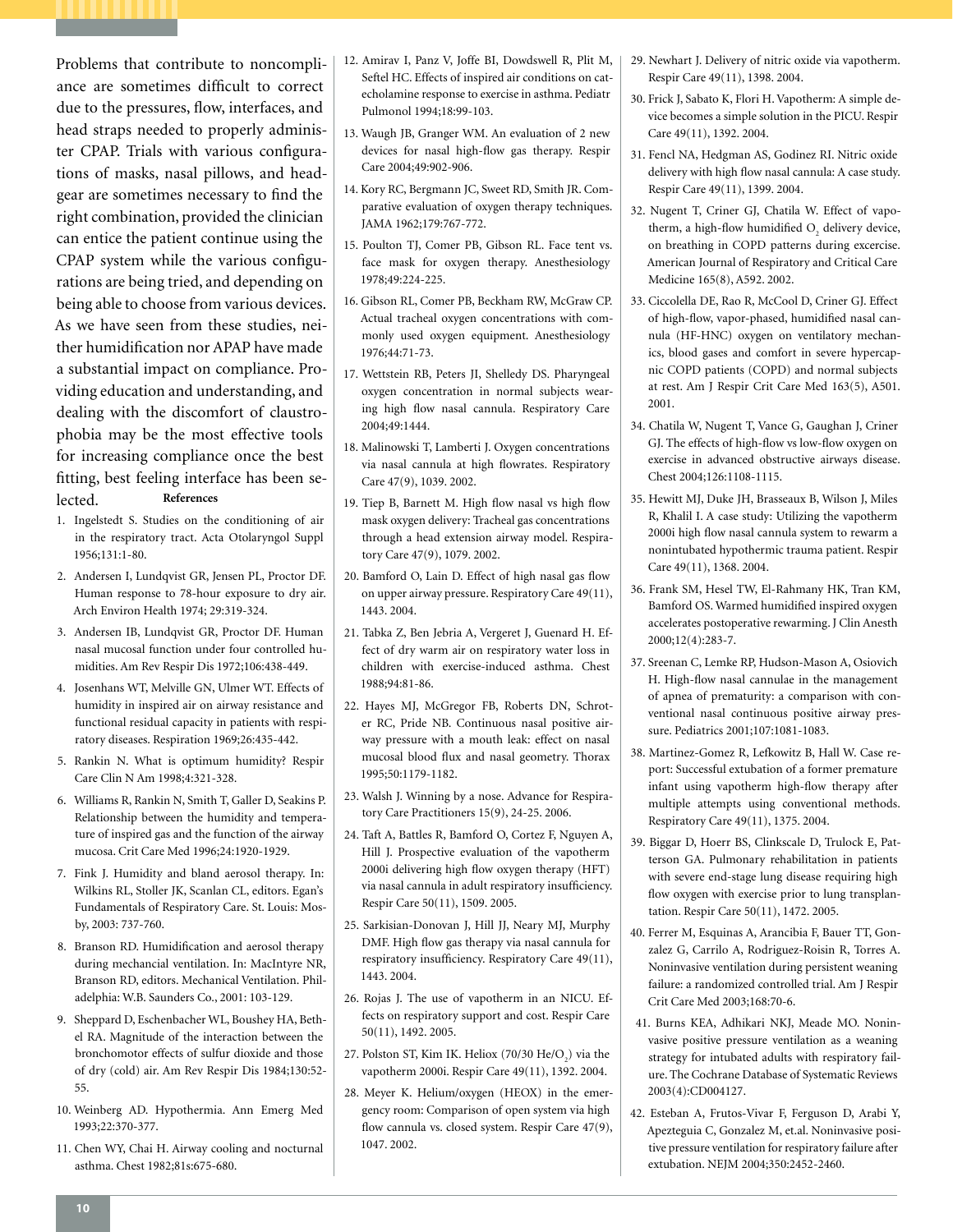- 43. Nava S, Gregoretti C, Fanfulla F, Squadrone E, Grassi M, Carlucci A, et. al. Noninvasive ventilation to prevent respiratory failure after extubation in highrisk patients. Crit Care Med 2006;33(11):2465- 2470. .
- 44. Ferrer M, Valencia M, Nicolas JM, Bernadich O, Badia JR, Torres A. Early noninvasive ventilation averts extubation failure in patients at risk: a randomized trial. Am J Respir Crit Care Med 2006;173:164-170.
- 45. Clini E, Sturani C, Rossi A, Viaggi S, Corrado A, Donner CF, et. al. The Italian multicentre study on noninvasive ventilation in chronic obstructive pulmonary disease patients. Eur Respir J 2002;20:529- 538.
- 46. Keenan S, Powers CE, McCormack DG. Noninvasive positive pressure ventilation in patients with milder chronic obstructive pulmonary disease exacerbations: A randomized controlled trial. Respir Care 2005;50:610-616.
- 47. Kwok H, McCormack J, Cece R, Houtchens J, Hill N. Controlled trial of oronasal versus nasal mask ventilation in the treatment of acute respiratory failure. Crit Care Med 2003;31:468-473.
- 48. Antonelli M, Pennisi M, Pelosi P, Gregoretti C, Squadrone V, Rocco M. et al Noninvasive positive pressure ventilation using a helmet in patients with acute exacerbation of chronic obstructive pulmonary disease. Anesthesiology 2004;100:16-24.
- 49. Levitt MA. A prospective, randomized trial of BiPAP in severe acute congestive heart failure. J Emergency Med 2001;21:363-369.
- 50. Ferrer M, Esquinas A, Leon M, Gonzalez G, Alarcon A, Torres A. Noninvasive ventilation in severe hypoxemic respiratory failure: A randomized clinical trial. Am J Respir Crit Care Med 2003;168:1438- 1444.
- 51. Keenan SP, Sinuff T, Cook DJ, Hill NS. Does noninvasive positive pressure ventilation improve outcome in hypoxemic respiratory failure? A systematic review. Crit Care Med 2004;34:2516-2523.
- 52. Heuer A, and Scanlan C. Respiratory care in alternative settings. In Wilkins RL, Stoller JK, Scanlan CL, eds. Egan's Fundamentals of Respiratory Care, 8th ed. St. Louis, Mosby, 2003:1275.
- 53. Bizieux-Thaminy A, Gagnadoux F, Binquet C, Meslier N, Person C, Racineux, JL. Long term use of nCPAP therapy in sleep apnoea patients. Rev Mal Respir 2005;22:951-957. [French]
- 54. Duong M, Jayaram L, Camfferman D, Catcheside P, Mykytyn I, McEvoy RD. Use of heated humidification during nasal CPAP titration in obstructive sleep apnoea syndrome. Eur Resp J 2005;26:679- 685.
- 55. Clement P. Committee report on standardization of rhinomanometry. Rhinology 1984;22:151–155.
- 56. Mador MJ, Krauza M, Pervez A, Pierce D, Braun M. Effect of heated humidification on compliance and quality of life in patients with sleep apnea using nasal continuous positive airway pressure. Chest 2005;128:2151-2158.
- 57. Neill AM, Wai HS, Bannan SP, Beasley CR, Weatherall M, Campbell AJ, Humidified nasal continuous positive airway pressure in obstructive sleep apnoea. Eur Resp J 2003;22:258-262.
- 58. Haniffa M, Lasserson TJ, Smith I. Interventions to improve compliance with continuous positive airway pressure for obstructive sleep apnoea. Cochrane Database Syst Rev 2004;(4):CD003531.
- 59. Chasens ER, Pack AI, Maislin G, Dinges DF, Weaver TE. Claustrophobia and adherence to CPAP treatment. West J Nurs Res 2005;27:307-21.
- 60. Golay A, Girard A, Grandin S, Metrailler JC, Victorion M, Lebas P, Ybarra J, Rochat T. A new educational program for patients suffering from sleep apnea syndrome. Patient Educ Couns 2006;60:220- 227.

**Timothy B. Op't Holt**, EdD, RRT, AE-C, FAARC, is Director of "Breath of Life" COPD and the Asthma Education and Therapy Program at Victory Health Partners Clinic in Mobile, Alabama, and Consultant to the Ohio Department of Human Services.

At the University of South Alabama, he is Professor, Department of Respiratory Care and Cardiopulmonary Sciences, and Facilitator, Problem-Based Learning Program, at Ohio State University's College of Medicine.

A registered respiratory therapist since 1977 and an asthma educator, he is Honorary Professor, Department of Intensive Care, China-Japan Friendship Hospital in Beijing and a fellow of the American Association for Respiratory Care.

He is the author or co-author of 8 books and 30 studies in journals such as AARC Times, Respiratory Care Journal, and the American Journal of Respiratory and Critical Care Medicine as well as presented over 35 papers at international conferences.

#### **William Pruitt, MBA**, RRT, CPFT, AE-C

is a senior instructor in respiratory care at the University of South Alabama, Department of Cardiorespiratory Care. He is a member of the American Association for Respiratory Care (AARC), and is chairman of the Program and Long Range Planning committee for the Alabama Society for Respiratory Care (ASRC). He is member of the Dean's Advisory Council, College of Allied Health, USA, and co-editor of the National Asthma Educator Certification Board e-newsletter. He has made several presentations and published many articles in respiratory care journals and magazines.

*Essential Practices* is a serial education program distributed free-of-charge to health professionals. *Essential Practices* is published by Saxe Healthcare Communications. The goal of *Essential Practices* is to present clinically- and evidenced-based practices to assist the clinician in making an informed decision on what is best for his/her patient. Opinions expressed in *Essential Practices* are those of the authors and not necessarily of the editorial staff of Saxe Healthcare Communications. The publisher disclaims any responsibility or liability for such material. We welcome opinions and subscription requests from our readers.

Please direct your correspondence to:

**Saxe Healthcare Communications P.O. Box 1282 Burlington, VT 05402 info@saxecommunications.com Fax: 802.872.7558 © Saxe Communications 2006**